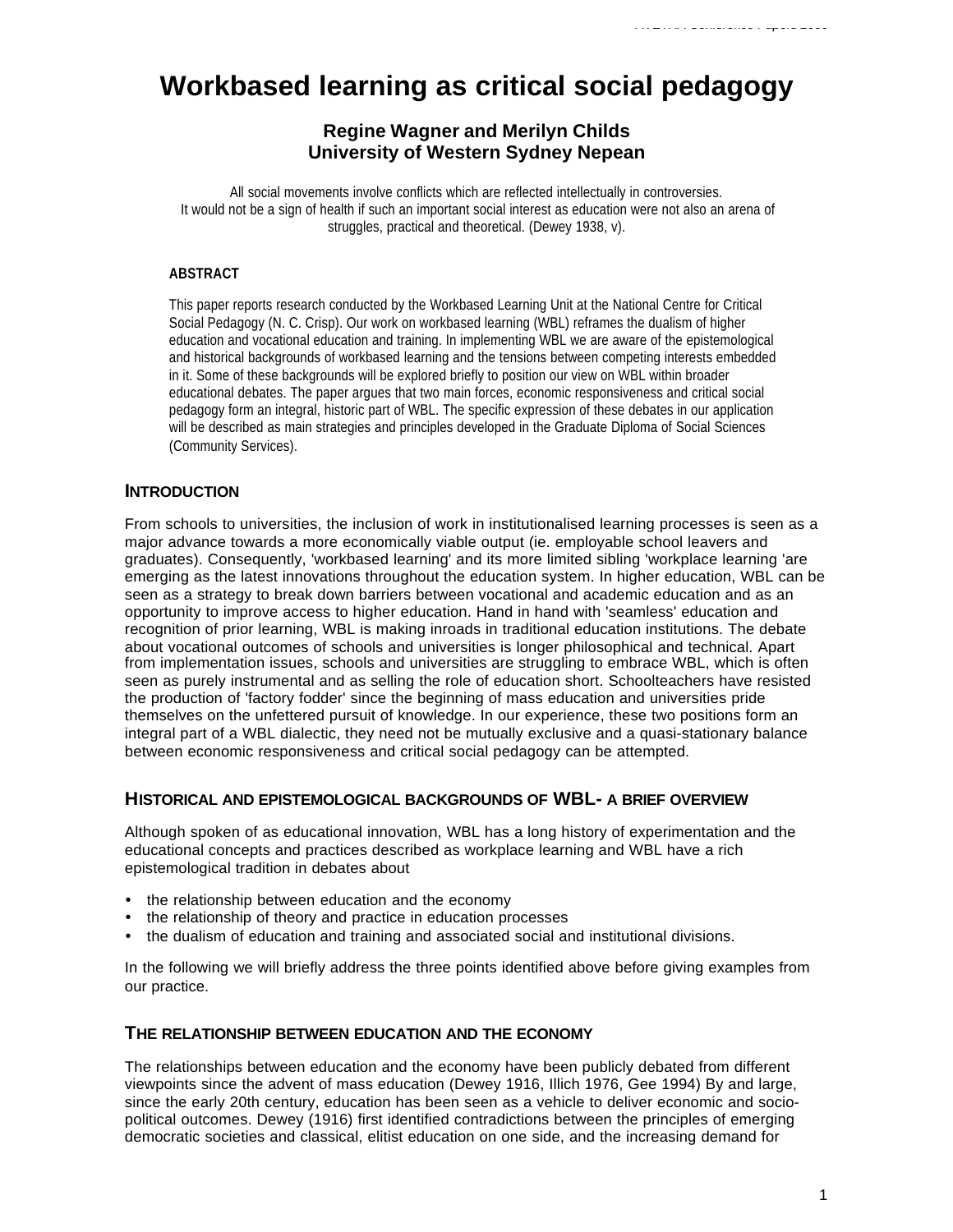technically educated labour on the other. He lead the development of a new educational philosophy that would inform much of the on-going debates about the appropriate provision of education to the masses. His educational philosophy linked the requirements of a political democracy to industrial reorganisation by using the 'experimental method' - a teaching approach that develops knowledge as a pragmatic instrument to understand and manipulate one's environment (Rutcoff and Scott 1986, 13). Embracing a curriculum that delivered technical skills and knowledge, he also argued constantly and consistently for the development of 'critical and inquisitive minds' as a major role of education in the (then) new century, if that education was not only to deliver economic outcomes but to deliver the conscious and active democratic citizen as well (Dewey 1916). Furthermore, he established the argument that uncritical and compliant workers are, in fact, counterproductive to the new scientifically advanced workplace. Whilst not defined as 'workbased' the 'experimental method' shares some common features with WBL and can be seen as one of its forerunners. It introduces 'real life' experiences into the learning process and encourages students to investigate and research physical and technical applications wherever they can be found in order to develop a technical and critical understanding of their environment. The 'experimental method' actively and deliberately challenges the classical division of theory and practice in education.

These political, economic and philosophical dimensions of WBL were echoed somewhat later, on the other side of the world and across the political divide in attempts to educate the fully developed socialist personality (Krupskaya, 1961), individually, socially and politically active and responsible. The Soviet education system was charged with delivering a technically skilled, politically conscious and reliable workforce within a short period of time. The approach developed by Makarenko (1951) gave new meaning to the integration of work, education and living and informed Soviet education policy for some time, eventually contributing to the creation of a polytechnic education system. Makarenko's collectives of young people organised themselves around work sites and their requirements and based social and political decisions on a value system founded on productivity and responsibility for the new nation. Education in this context was predominantly workbased, supported by a strong commitment to self-management and accountability to the collective. Its outcomes as reported by Makarenko were remarkable in their complexity of outcomes, technical, social and political.

#### **THE RELATIONSHIP OF THEORY AND PRACTICE IN EDUCATION PROCESSES**

The quest for an integration of theory and practice in education strongly reflected the increasing demands of industrialised societies to qualify their members to be able to apply science and technology in the production processes. As industrialised work evolved into more complex activities, the generally educated high school and university graduate was no longer seen to be capable of meeting the demands of the labour market, especially and the higher end of the qualification spectrum.

The linking of theory and practice in education has re - (in)formed the educational repertoire since the mid 19th century (Frey 1990). Described in the past as 'project method' (Kilpatrick 1918, von Bothier 1980, Waks 1997), 'experimental method' (Dewey 1938), 'Aktionsmethode' (Soukup 1972) and polytechnic education (Beck 1990), 'WBL' or the use of 'productive activity' (Wagner and Childs 1998) as basis for educational practices accompanies educational innovations that aim at 'useful' and marketable outcomes, ie. opportunities for students to better participate in socially productive, income generating activities.

A historical exploration of the theory and practice divide reveals one fundamental controversy between different philosophical stances on the origins and development of knowledge. Although a wider range of arguments exist, two main positions are historically juxtaposed in the education debate, the idealist view that knowledge exists independently of concrete experience and purpose and the materialist view of an inseparable dialectic between material basis and consciousness. Both views continue to influence current debates of the relative value of different education processes in academic and vocational institutions of learning.

Idealists in classical Greek philosophy have argued a notion of knowledge as uncontaminated by the practical purposes of human existence.

Much as these thinkers [Plato and Aristotle] differed in many respects, they agreed in identifying experience with purely practical concerns: hence with material interests as to its purpose and with the body as its organ. Knowledge, on the other hand, existed for its own sake free from practical reference, and found its source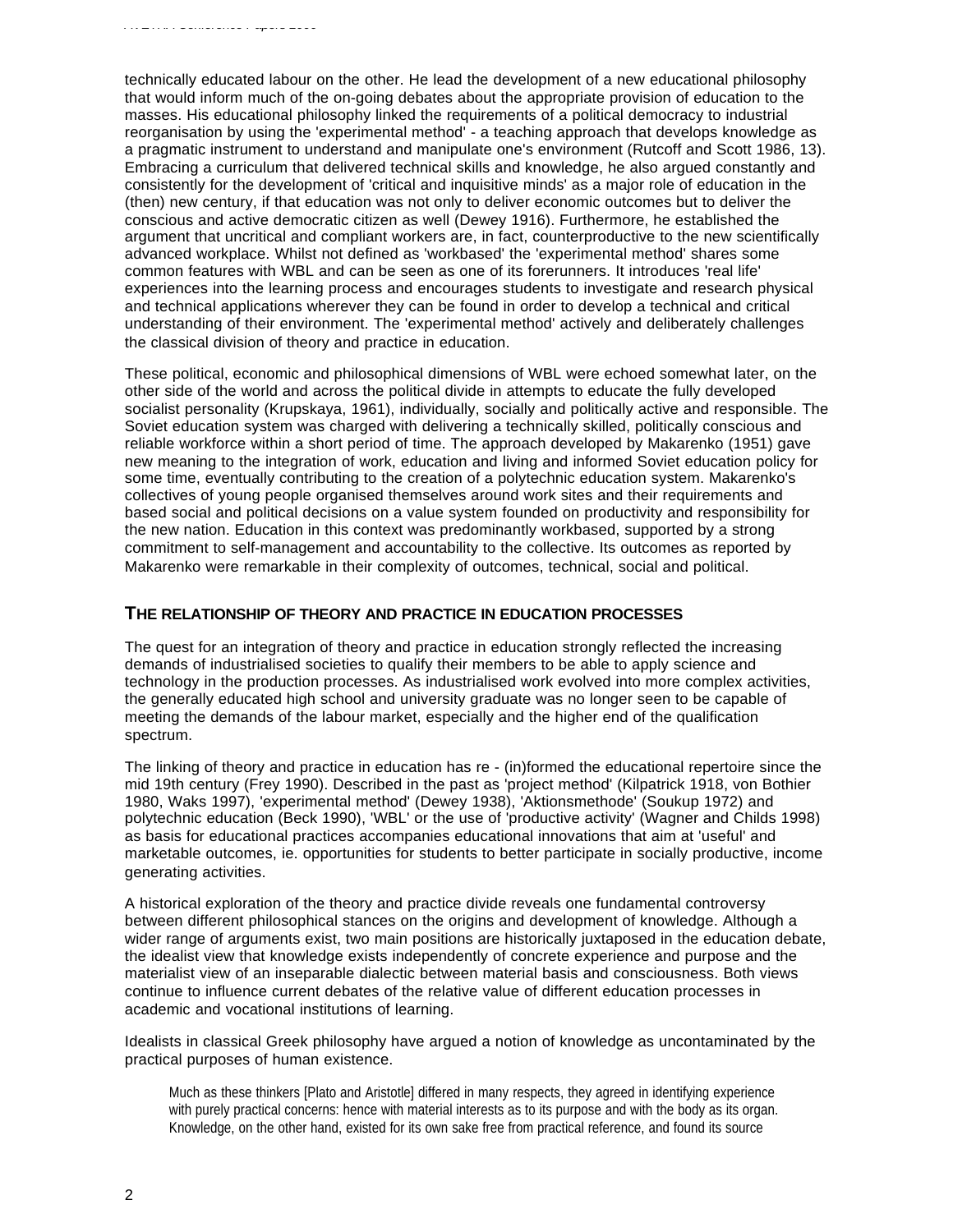and an organ in a purely immaterial mind: it had to do with spiritual and ideal interests. (Dewey 1916, 262- 263)

Learning in this context is contemplative and directed towards the cosmos, as a model of perfect society and the learner needs to be free of real life interference. The 'loftiness' of this pursuit of knowledge is still apparent in academic practice and serves to identify 'theory' as superior to 'practice'.

On the other hand, the materialist view as argued by Marx saw " (t)he production of ideas, of conceptions, of consciousness, ...[as] directly interwoven with the material activity and the material intercourse of men (*sic*), the language of real life" (German Ideology, cited in Fromm 1961, 21)

Learning in this context is active and directed towards the barriers limiting human endeavours and learners need to be embedded in the real world.

This view is echoed by many researchers of learning, who see the development of symbolic actions as based in concrete operations (Vygotskii 1978). Learning, if it is to lead to action, needs to develop as interaction of theory and practice that recognises its social embeddedness. (Leontjew 1982, Holzkamp 1985). The resulting 'praxis' integrates 'logos' and 'doxa' and strives to demystify the relationships between man (*sic*) and the world (Freire 1973). It is inherently practical, theoretical and critical.

## **THE EDUCATION AND TRAINING DUALISM : SOCIAL AND INSTITUTIONAL DIVISIONS**

Hand in hand with these differing positions on the formation of knowledge is a clear dualism of education to work and general education mirroring the separation of theory and practice. Institutionally, the separation of universities from VET systems and streaming in secondary schools represents the education and training dualism.

This dualism is a reflection of complex social arrangements . . . the source of this dualism [lies] in the division of society into a class labouring with their muscles for material sustenance and a class which, relieved from economic pressure devotes itself to the arts of social expression and social direction.(Dewey 1916, 336)

Although current changes to the education system promote the development of vocational skills across the institutional spectrum, in many ways the production of independent, critical knowledge is still seen as the domain of universities, whereas WBL, even in university courses, is seen to cater to industry interests and as under pressure to conform to utilitarian demands (Garrick and Kirkpatrick 1998). The division of academic and vocational curricula continues to provide the institutional base for the reproduction of social divisions, of privilege and disadvantage be they class, gender or race based. It directly reinforces the different value, type and accessibility of education and training and their social and economic recompense. To soften the impact of these divisions educationally, within a university context, WBL could form an integral part of a whole range of courses that are industry generic rather than employer specific. Resisting a hierarchy of knowledge they can be accessible via RPL processes that recognise vocational and professional practice as equivalent to undergraduate study.

These backgrounds and contexts position WBL not only as educational technology and method but as a site of struggle between contradictory economic, social and political interests and differing views on the role of learning and education in contemporary society. It is our argument that these tensions and contradictions impact on the implementation of WBL regardless of place and time. Invariably, they require complex management strategies if WBL is to balance the benefits, losses, inequities and disadvantages inherent in attempts to cross traditional boundaries between academic and vocational education.

## **WORKBASED LEARNING AS CRITICAL SOCIAL PEDAGOGY: EXAMPLES FROM PRACTICE**

In our practice we build on previous experimentations with WBL and struggle with the same issues: the relationship between education and the economy, the relationship between theory and practice and the education and training dualism. In the following discussion we focus on the main strategies and principles developed to guide that experimentation with examples drawn from the workbased Graduate Diploma in Social Sciences (Community Services). The course is industry generic and caters for experienced community sector workers from a cross-section of organisations (community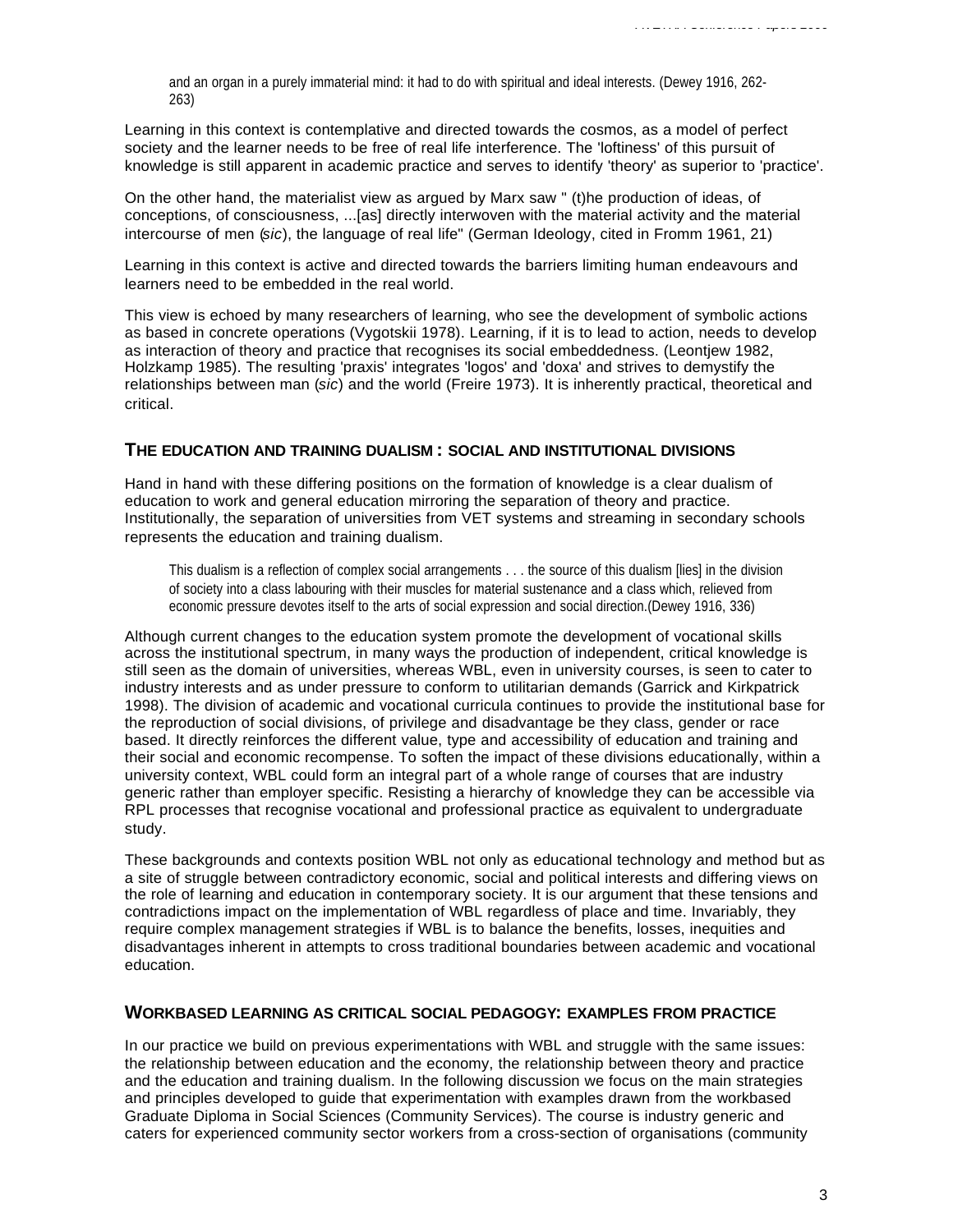based, government departments, charities) and working with diverse social services clients (eg youth, women, NESB communities, housing tenants and prisoners).

## **Principles**

WBL has led us to question the assumptions about privilege, elitism and the production of knowledge within a tightly bounded university system. As we have asked questions about what appropriate learning processes may look like when the education and training dualism is confronted, we inevitably have also confronted the university's equity practice, assessment processes, curriculum decisions and questions of relevance and utility of university learning. Our own learning process has led to the formation of a set of practice guiding principles that try and make sense of challenges generated by WBL in a university environment.

First and foremost, our overarching principle is to operate 'ad hominem', that is to put people before principles. In concrete terms, our equity processes are detailed, well developed and provide for the greatest possible accessibility. Often, universities pride themselves on their access programs allowing non-traditional students to enter degree programs, however in very few cases does this translate into the restructure of courses to cater for non-traditional students In our program accessibility is supported by appropriate, inclusive learning processes that do not discriminate on the basis of preexisting educational qualifications. Instead we start from a position of shared expertise in our work and as 'workers' within exploitative work environments. By recognising work as curriculum (Childs, 1997) students can actively engage in workplace enquiry and the production of knowledge is both grounded, shared and developmental. The comparison of different work practices between creates instant starting points for critical analysis and reflection as well as for the development of improved practice.

Following on from this basic position, we define learning as cross-disciplinary and multi-disciplinary. Work does not fit neatly within disciplinary boundaries, however disciplinary knowledge can enrich learning and diversify action possibilities. Thus learning is an active investigation of and enquiry into existing realities. Such an approach establishes a community of learners who are also ethical researchers and workers. On this foundation, the course allows for the development of skills and knowledge that is at once technical, interpretative and critical.

#### **Main Strategies**

The Graduate Diploma is conducted utilising a diverse number of strategies. Given limitations of space, in the following discussion we will limit our discussion to single examples of the approach we have taken to integration, projects, process, assessment, role diversification, assessment, and partnerships. Each of these strategies is developmental and reflects our on-going interest to continue the tradition of WBL as framed by

- the relationship between education and the economy
- the relationship of theory and practice in education processes
- the dualism of education and training and associated social and institutional divisions.

#### *Integration*

Integration takes a number of different forms: integration of learning outcomes, integration of academic and workbased contexts, and assessment that attempts to reflect the complexity of the subsequent learning. In this section, we restrict our discussion to an example of integrated learning outcomes.

It is common for university programs to consist of separate and sometimes discrete sets of subjects that are assessed one at a time by different academics, often sequentially. In the Graduate Diploma we collapsed the boundaries between subjects, and developed an integrated set of learning outcomes. In this way, we have been able to present a course that reflects the complexity of students' working environments. As part of the learning process, students are encouraged to analyse their own learning in relationship to the learning outcomes, over time. Thus they act as a set of descriptors, as well as an analytical tool (See Table 1, below).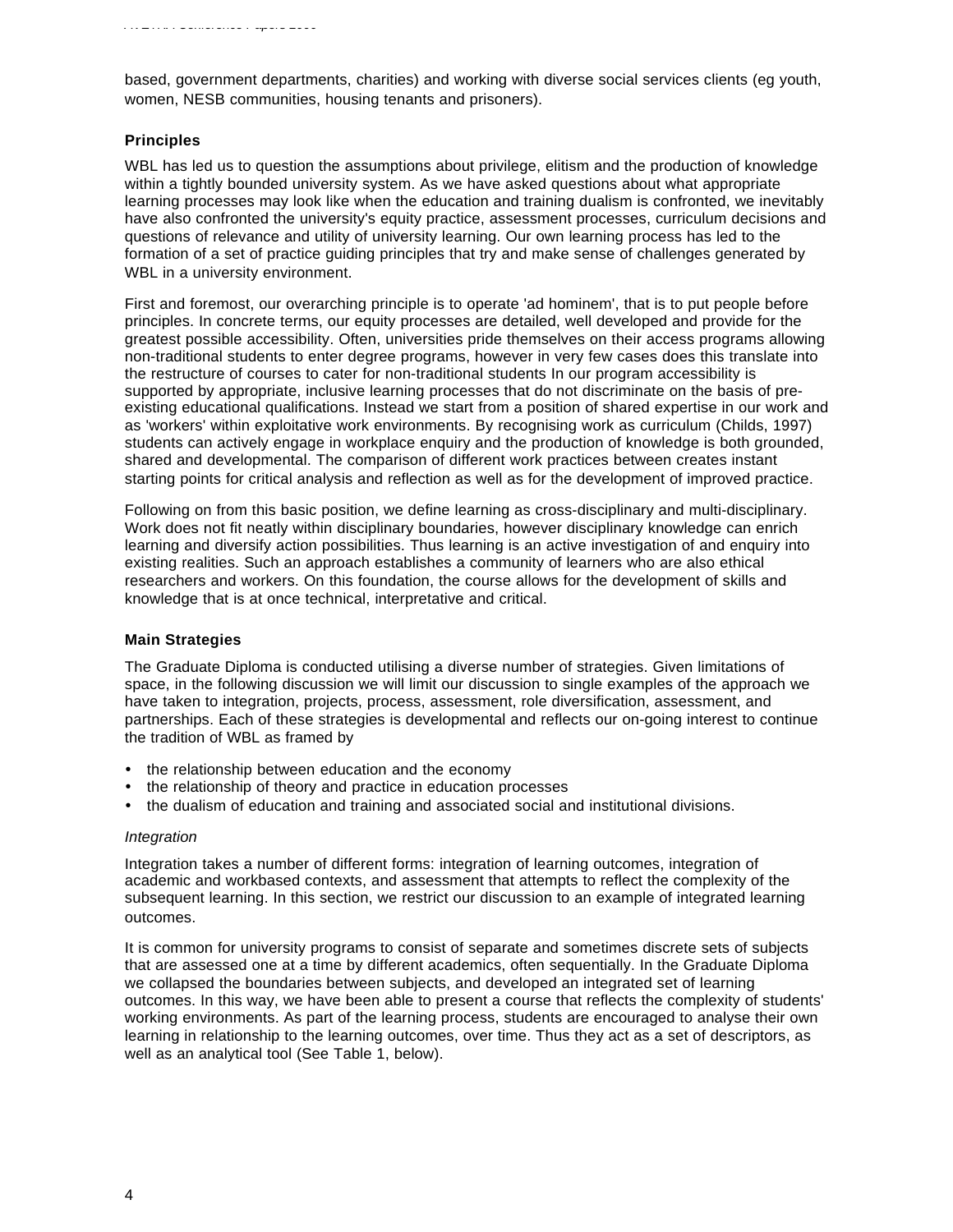#### **Table 1: Integrated Learning Outcomes of the Graduate Diploma in Social Sciences (Community Studies)**

| What learning outcomes am I working towards by doing this course?                                                                                                  | Did I consider this? |
|--------------------------------------------------------------------------------------------------------------------------------------------------------------------|----------------------|
| Have a complex understanding of the relationship between social policy, policy<br>development and policy impact in the community services sector                   |                      |
| Have a complex understanding of the relationship between societal developments,<br>changing value basses and social developments                                   |                      |
| Have a complex understanding of the purpose, intent and impact of different levels of<br>social policy on organisations, clients and workers in community services |                      |
| Critical analyse concepts and frameworks that impact on the provision of community<br>services                                                                     |                      |
| Develop analytical responses to the changing role of the state and individual in the<br>provision of community services                                            |                      |
| Apply critical and analytical competence to specific work place contexts                                                                                           |                      |
| Integrate multiple perspectives of community services                                                                                                              |                      |
| Better respond to the complexity and ambiguity of client's needs and environments                                                                                  |                      |
| Develop complex, multi-disciplinary interventions                                                                                                                  |                      |
| Develop a complex analysis of the interface of individuals and systems                                                                                             |                      |
| Develop strategies for the critical reflection of everyday practices                                                                                               |                      |
| Consider frameworks for analysis and decision-making in community services.                                                                                        |                      |
| Develop the ability to distinguish between different kinds of research and their applications<br>within the context of community services.                         |                      |
| Develop the ability to critically analyse the use of 'research' as a political and social<br>stratagem                                                             |                      |
| Develop an understanding of the role played by research within the development of the<br>community services sector.                                                |                      |
| Develop understanding of the role of the researcher within different types of research and<br>the impact this has in a wide range of community services settings.  |                      |
| Develop submission (funding) writing skills                                                                                                                        |                      |

#### *Projects*

The workbased project is a major component of the course. It provides the foundation for all other activities; study, research, assessment as well as skills and knowledge development. Students are asked to consider a set of guidelines when deciding on their project. Consideration is given to the time frame of the course and the potential of the total project or significant components of the project to be completed within that timeframe. In case of group projects, individually assessable task need to be identified. Given that much of the project work will occur in students' work time, projects need to be negotiated with organisational managers and need to benefits the organisation. As part of a postgraduate degree, the project needs to be sufficiently complex to allow the development of investigation and research skills. Finally, the project needs to lead to a 'product' that adds-value to the project and meets both the assessment criteria of the course and organisational expectations.

#### *Process*

The course retains a high level of face to face interaction between students, coordinator and academic staff, and promotes the value of social interaction and collective endeavours in the learning process. The number of contact hours were developed by considering the time spent face-to-face in traditional university subjects, and calculated to reflect the integration of eight subjects.

The course is delivered as a combination of

- workbased projects conducted by candidates in their organisation
- block seminars and workshops conducted by academic supervisors
- workbased learning coordinator and participants
- ü peer group meetings or study circles conducted by the workbased learning coordinator with small groups of students.

A discussion group is available on the net (http://www.nepean.uws.edu.au/social/gdss/index.html)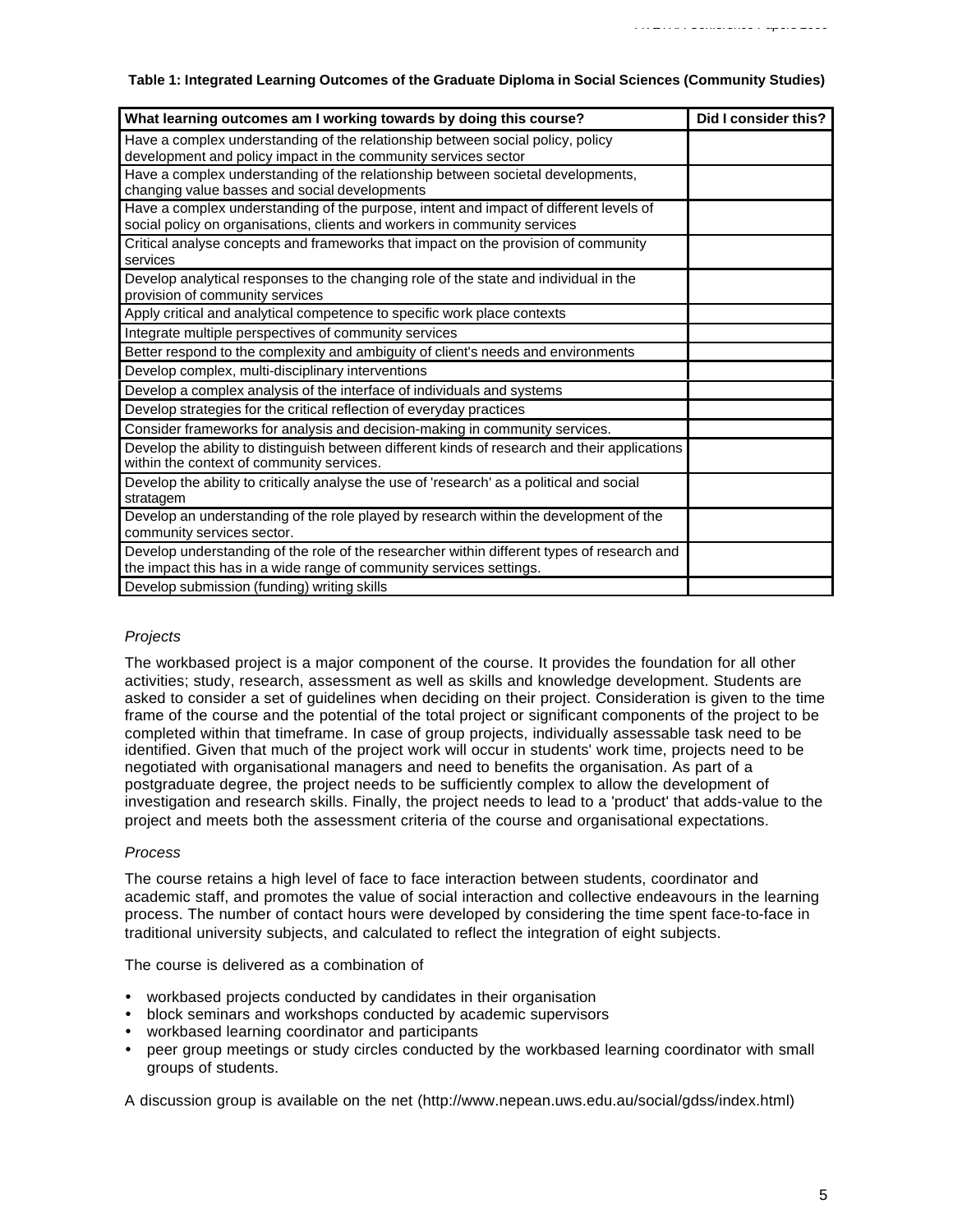## *Assessment*

Assessment in a university course is commonly conducted subject-by-subject. In this degree however, we developed a complex set of criteria to guide the assessment of workbased projects and journals. The breadth of assessment was considered through study related, work related, and project related descriptors. The depth of learning was considered through skills, understanding and analysis descriptors (See Table 2, below).

|                        | <b>Skill</b>                                                                                                                                                                                                            | Understanding                                                                                                                                                                           | <b>Analysis</b>                                                                                                                                                                           |
|------------------------|-------------------------------------------------------------------------------------------------------------------------------------------------------------------------------------------------------------------------|-----------------------------------------------------------------------------------------------------------------------------------------------------------------------------------------|-------------------------------------------------------------------------------------------------------------------------------------------------------------------------------------------|
| <b>Study Related</b>   | Collects information<br>$\bullet$<br>Searches for existing data<br>Searches for literature<br>References competently<br>Describes raw data<br>Summarises reference<br>materials<br>Provides a well-organised<br>lay-out | Shows understanding of<br>reference materials<br>Links reference materials to<br>the development of the<br>project<br>Provides a well-thought-out<br>'story' of the learning<br>process | Analyses literature in the<br>$\bullet$<br>context of the project<br>Provides an analysis of the<br>learning process                                                                      |
| <b>Project Related</b> | Poses questions<br>$\bullet$<br>Documents peer group<br>meetings<br>Documents project actions<br>(Field Notes)                                                                                                          | Consistently writes in<br>$\bullet$<br>Learning Journal<br>Understands the way the<br>project is developing<br>Understands the learning<br>$\bullet$<br>that occurs in peer<br>meetings | Develops a convincing<br>$\bullet$<br>argument about the way<br>the project is being done,<br>and why<br>Links the Learning Journal<br>to an exploration of<br>reference material         |
| <b>Work Related</b>    | Positions project in the<br>$\bullet$<br>work context<br>Identifies direct relationship<br>between work and project                                                                                                     | Develops understanding<br>about work                                                                                                                                                    | Positions project in broad<br>٠<br>political, social and<br>economic contexts<br>Positions project in<br>research<br>Reflects and comments on<br>relevance of multiple<br>sources of data |

#### **Table 2: Assessment Matrix for Assessment in Graduate Diploma of Social Sciences (Community Services).**

## *Partnerships*

In NSW, the course is offered as a partnership program between the university and a community sector peak body, the Association of Children's Welfare Agencies (ACWA). Both partners contribute supervisory and teaching staff, developmental input and administrative support, a profit sharing agreement is in place. This arrangement takes seriously a need to integrate theory and practice not only by way of curriculum decisions but also at organisationally and structurally. In this arrangement, the university is not a 'provider' to industry but a partner in developing appropriate qualification processes. On the other hand, the industry partner engages in the experimental and developmental processes underpinning the course.

#### *Role diversification*

Childs (1997) argues that 'workbased learning means that not only is knowledge pooled between partners' but also that a range of different roles become available to all participants (p.37) when learning is not bounded by the teacher/student dichotomy and the notion that the academic is the only expert. In the Graduate Diploma, all participants- including academics- have diversified their roles. These roles included: researcher, networker, sounding board, client, vocational trainer, teacher, consultant, broker, resource person, trainee, administrative assistant, facilitator, story teller, process and data analysts, research assistant, expert, learner, practitioner, ethicist, and so on.